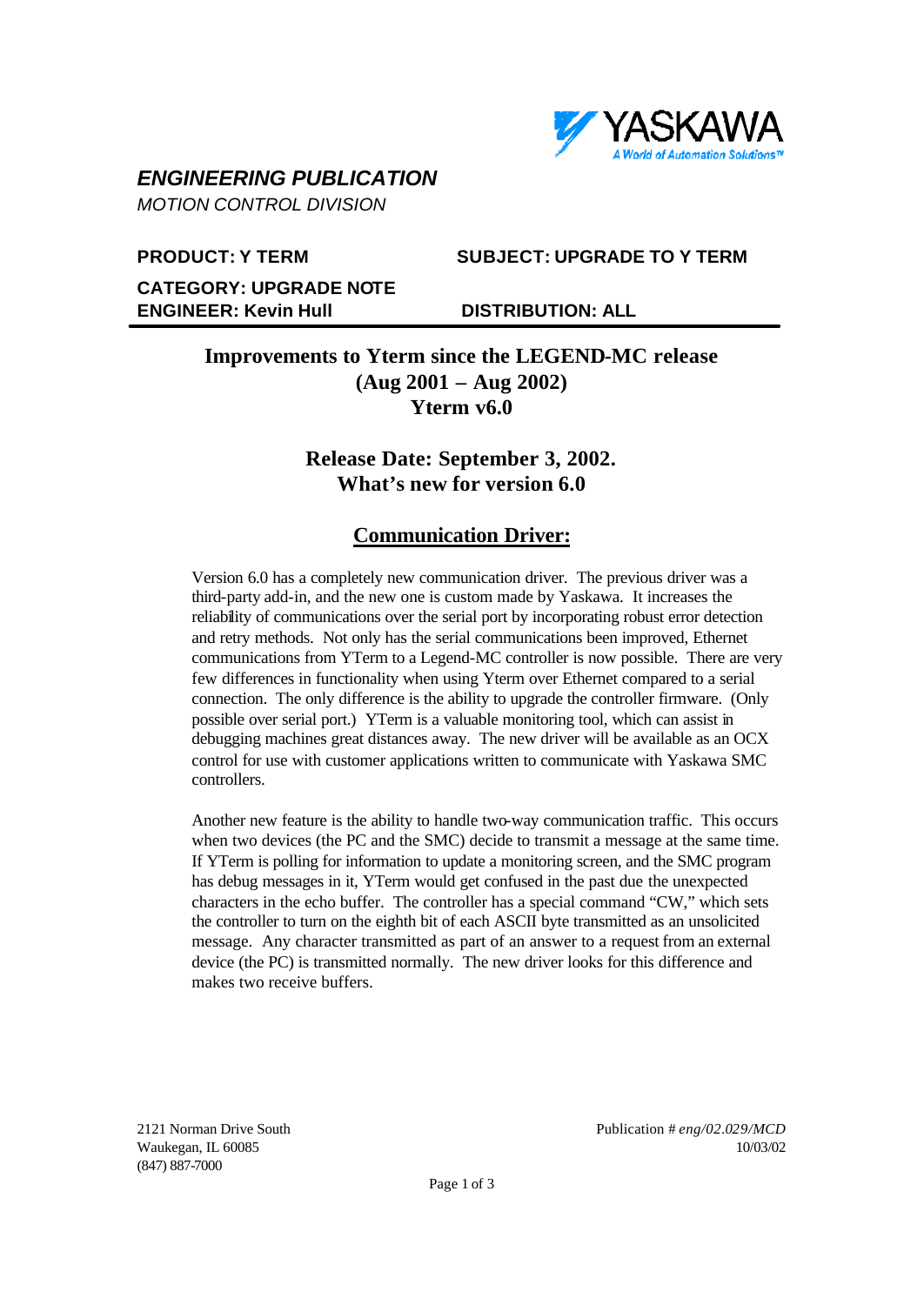

#### **Firmware Upgrade:**

The Legend-MC is firmware upgradeable via the serial port. YTerm provides a simple function to upgrade the firmware over the serial port by selecting a menu item after right clicking in the terminal window.

#### **Ethernet Status Window:**

A new monitoring window has been provided to take advantage of the information set in the controller when performing Ethernet operations. Most of the information available on this window is available via the TH command.

| <b>SMC</b>                |                   | Connected to:     |  |
|---------------------------|-------------------|-------------------|--|
| Handle                    | Usage             | <b>IP Address</b> |  |
| А                         | <b>TCP Master</b> | 1.2.3.6           |  |
| B                         | <b>TCP Master</b> | 1.2.3.6           |  |
| $\overline{\mathfrak{c}}$ | <b>TCP Master</b> | 1.2.3.8           |  |
| D                         | <b>TCP Master</b> | 1.2.3.8           |  |
| Έ                         | <b>TCP Master</b> | 1.2.3.10          |  |
| F                         | <b>TCP Master</b> | 1.2.3.10          |  |
| G                         | Free              |                   |  |
| π                         | Free              |                   |  |
| ī                         | Free              |                   |  |
| J                         | Free              |                   |  |
| $\overline{\mathsf{k}}$   | Free              |                   |  |
| L                         | Free              |                   |  |
| н                         | Free              |                   |  |
| N                         | Free              |                   |  |
| 0                         | Free              |                   |  |
| $\overline{P}$            | Free              |                   |  |